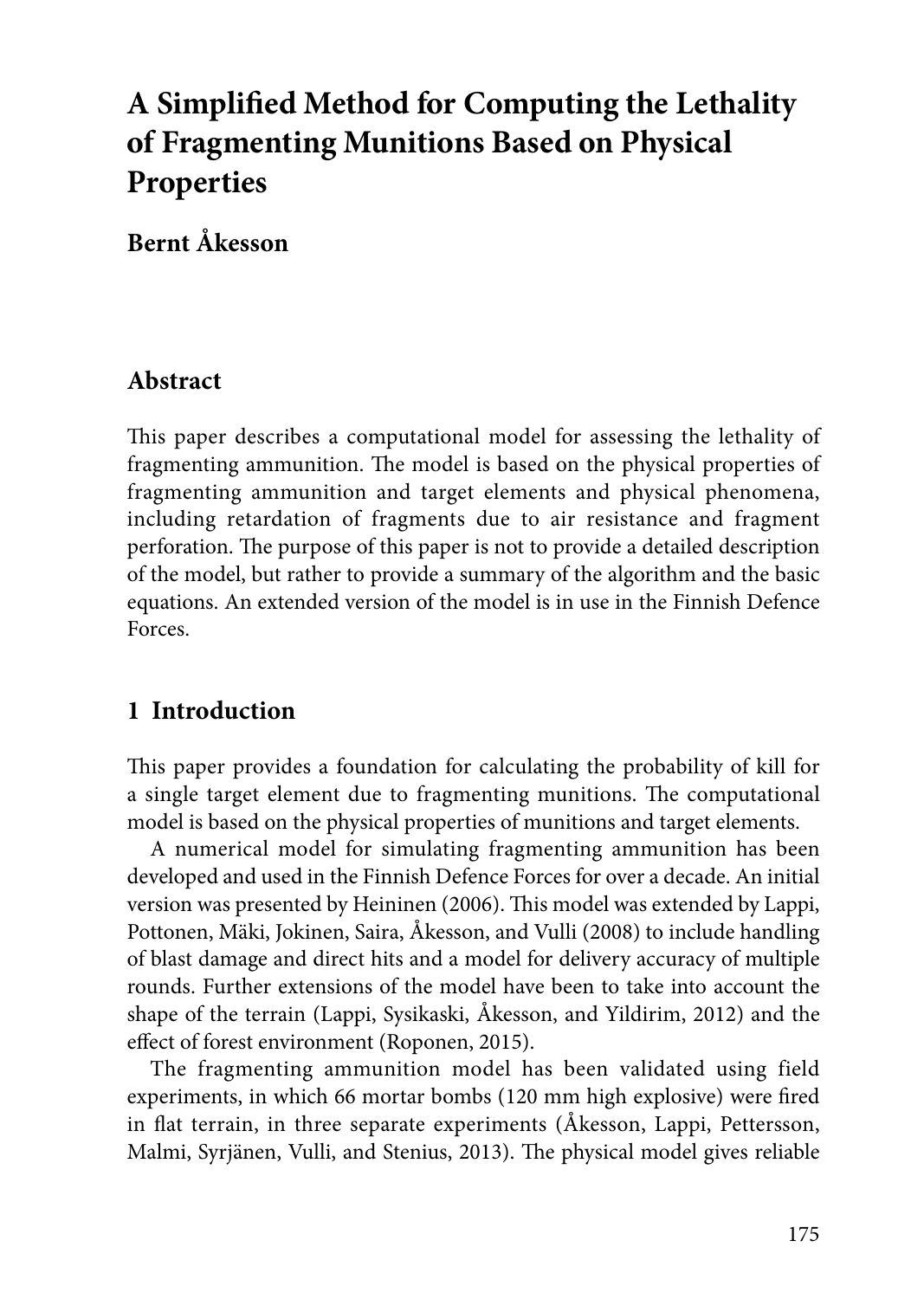predictions in all three test cases (mean absolute error (MAE) = 1.1 %, no systematic error detected). The errors in the Carleton ( $MAE = 4.1$ %) and the cookie cutter ( $MAE = 7.2$ %) were threefold and sixfold, respectively.

The lethality model can be used directly as part of an effectiveness model, as shown in Figure 1, instead of using it to generate lethal areas or damage matrices. The Sandis combat model (Lappi, 2012), developed at the Finnish Defence Forces Technical Research Centre (now the Finnish Defence Research Agency), has incorporated an implementation of the effectiveness model since 2006. A full software package, called EETU, which was designed specifically for indirect fire effectiveness assessment, was released in 2016. The effectiveness model implemented into EETU was designed to be modular and extensible, having interchangeable submodels. This paper presents a simplified version of the lethality model used in EETU.



Figure 1. The lethality model described in this paper can be connected to an effectiveness model, or be used as part of one. The Finnish Defence Forces has two implementations of the effectiveness model: one is incorporated into the Sandis combat model (Lappi, 2012) and a newer one into the EETU software package for indirect fire effectiveness assessment.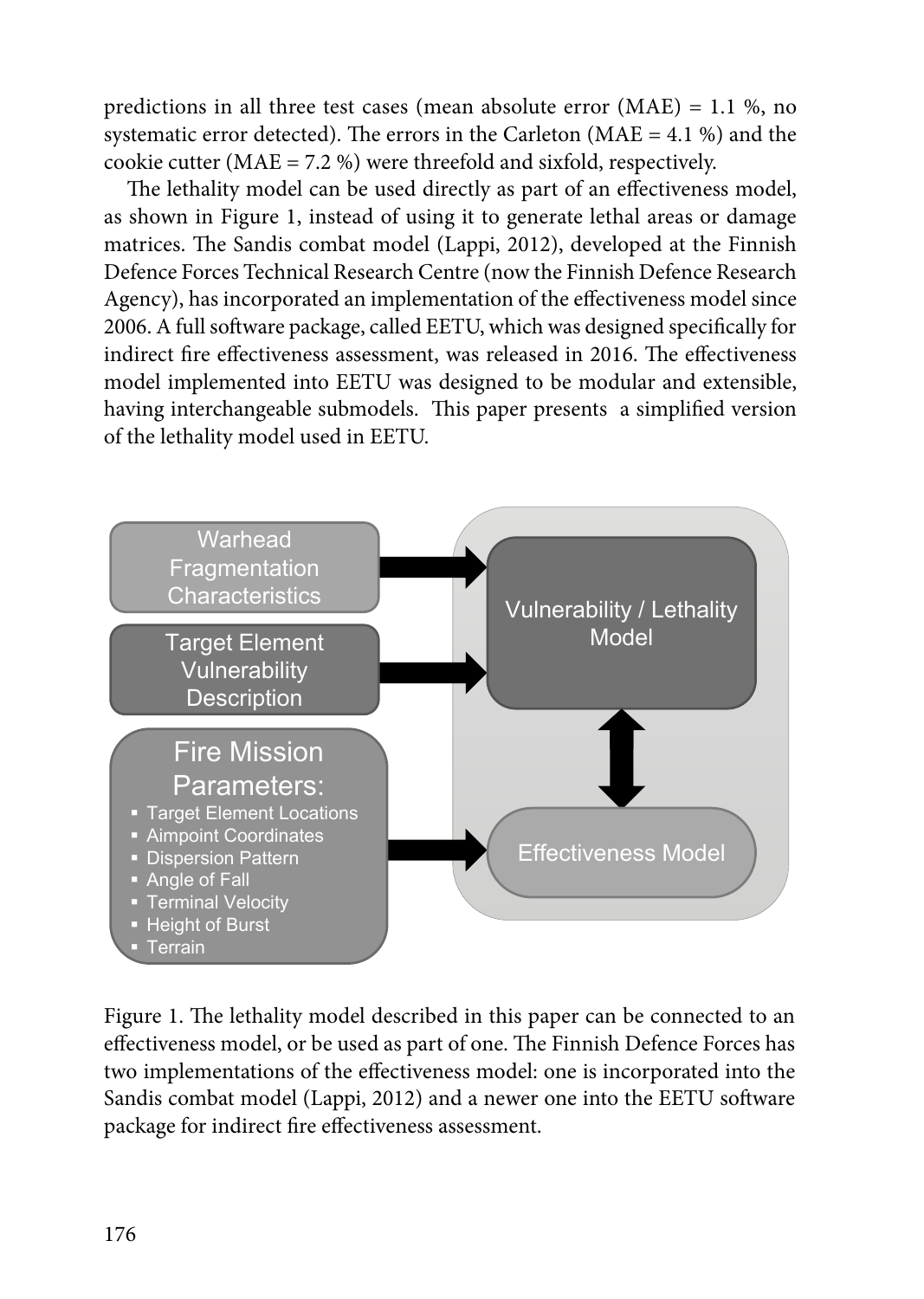The fragment effect model consists of four components: fragment patterns, a fragment drag model, a fragment perforation model and a target element model. A fragmentation warhead is characterized by fragment zones (also called fragment sprays and fragment fans), which are modelled as spherical zones, as illustrated in Figure 2. Fragmentation arena tests can provide experimental data on the warhead fragmentation patterns (US Army Test and Evaluation Command, 1993).

A target element is described by a collection of armour segments facing different directions. The simple kill criterion used in this paper states that the target is considered killed if any of its armour segments are sufficently perforated by fragments or damaged by blast. The armour segments are considered independent of each other. More elaborate target element models with advanced kill rules can be constructed.

Since the lethality model is based on physical properties, it can also be used to investigate how changes in physical properties of munitions and target elements influence the overall weapon effectiveness. This can, e.g., be used to study weapons under development, or completely hypothetical weapons, in tactical scenarios or cost-effectiveness studies. An example of this type of study was presented by Haataja, Lappi and Åkesson (2017).

This paper is organized as follows. The next section describes input data for model and presents example input data for a high explosive (HE) shell and a target element representing a prone soldier. This is followed by an outline of the general algorithm for computing the kill probability of a single fragmenting warhead to a single target element. Basic equations are presented in the following section. The paper ends with some concluding remarks.

# **2 Input Data**

#### **2.1 Parameters for Fragmenting Munitions**

A fragmenting munition can be described by the following set of parameters.

- Explosive fill in TNT equivalent mass / alternatively the mass and type of explosive. This is used for determining the blast effect.
- An arbitrary number of fragment zones (also called fragment sprays), modelled as spherical zones, each having the following information
	- ° start and end angles with respect to the warhead nose
	- ° fragment mass distribution (in tabular or functional form)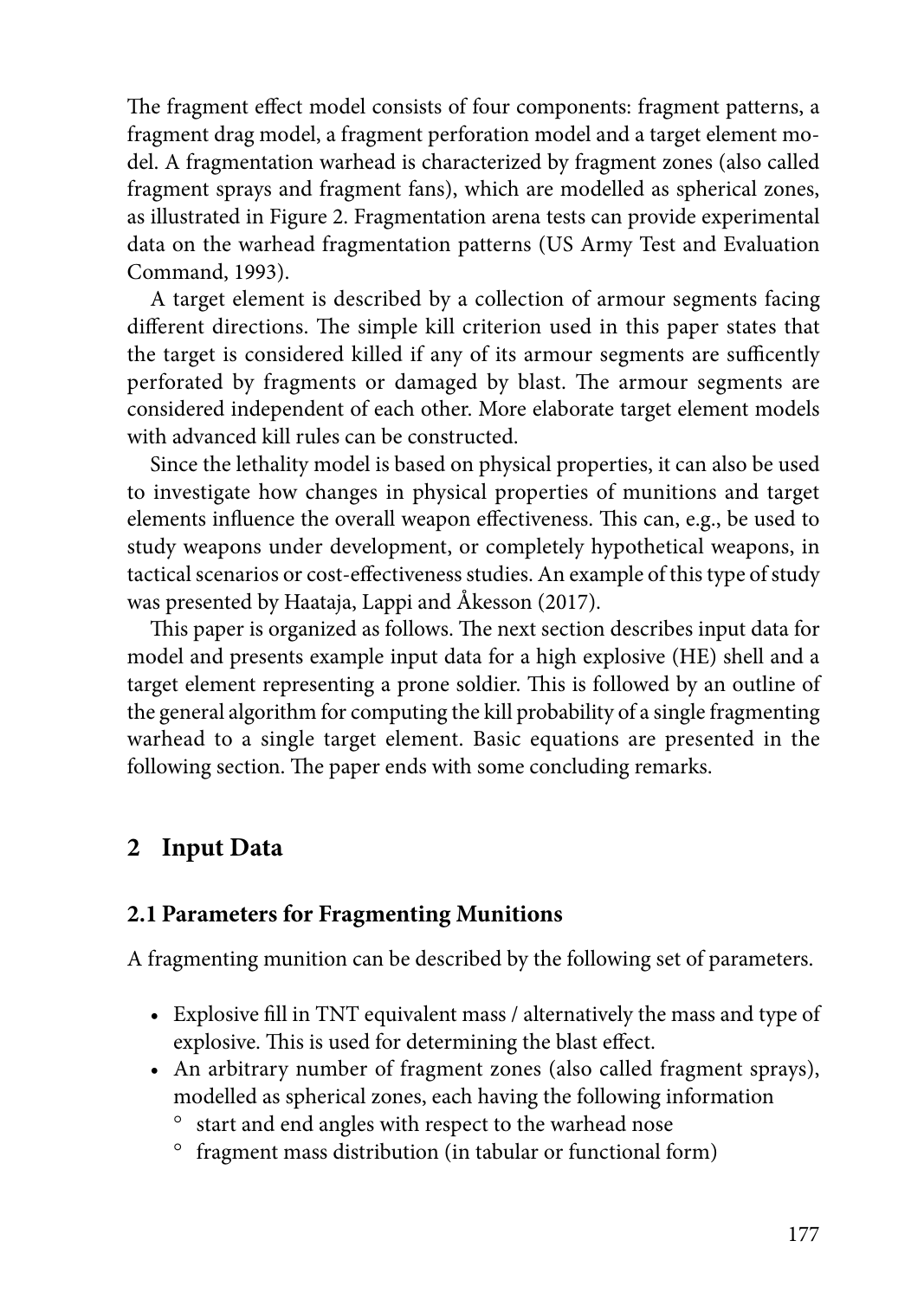- ° initial fragment speed
- ° fragment shape factor or, more generally, a drag model
- ° fragment perforation equation (Rilbe, THOR, etc.), chosen based on the shape and material of the fragments



Figure 2. Fragment zone described as a spherical zone. Figure adapted from Yager (2013).

#### **2.1.1 Example: 155 mm HE Shell M107**

The shell has an explosive fill of 6.6 kg TNT (Dullum, 2008). Illustrative parameters relating to fragmentation are presented in Table 1. The total mass of the shell casing is divided over the zones as follows: 15 % in the nose zone, 80 % in the side zone and 5 % in the base zone. The angles of the fragment zones and the fraction of fragments in each zone are based on data for a generic HE shell given in *Kenttätykistöopas I: Ampumaoppi* (1990).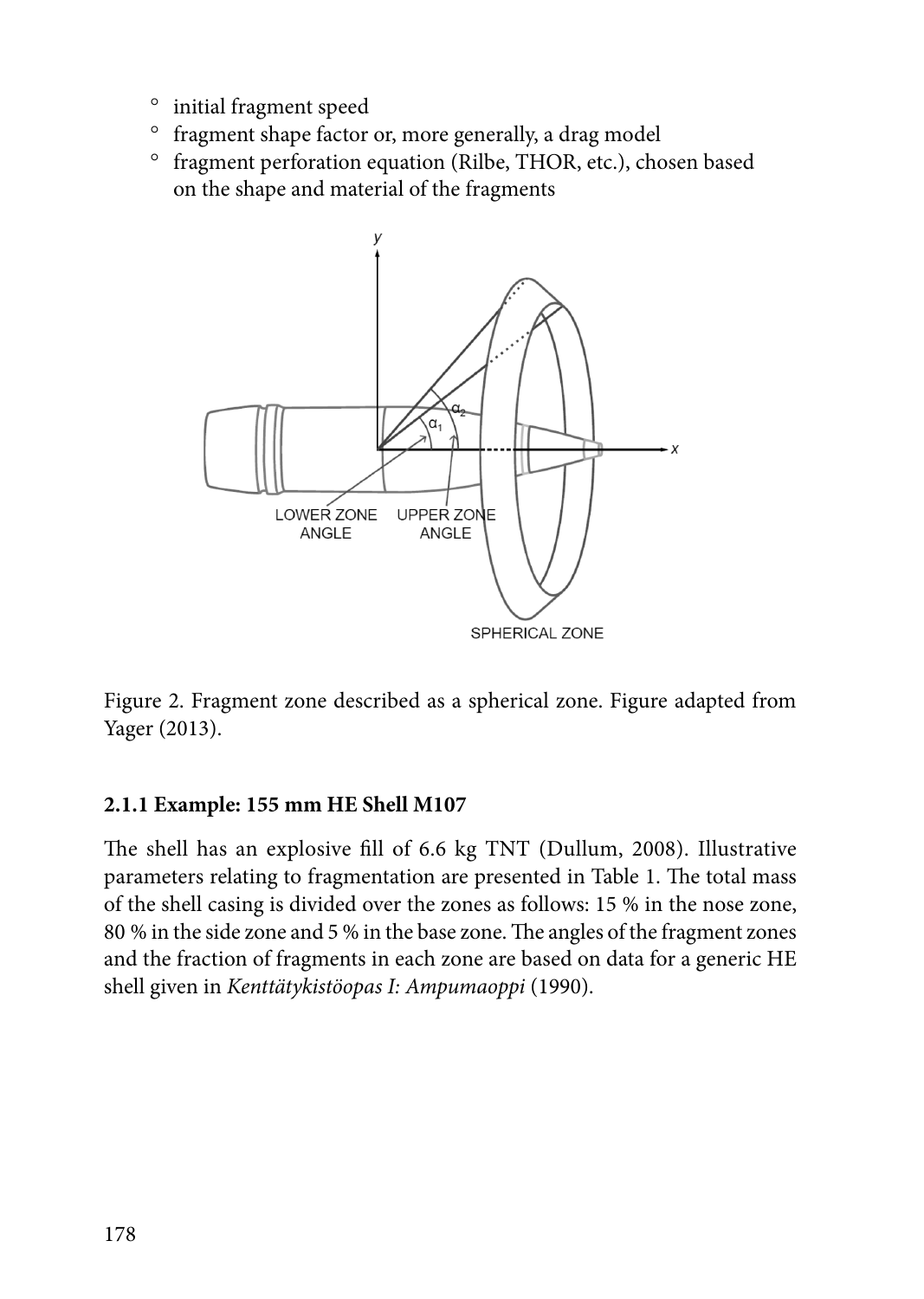| Table 1. Fragmentation characteristics of a 155 mm HE shell M107, based on open source data.  |  |
|-----------------------------------------------------------------------------------------------|--|
| The initial fragment speed and average fragment mass are based on data by Krauthammer (2008). |  |

| Parameter                                         | Nose zone                                                        | Side zone                                                         | Base zone                                                        |
|---------------------------------------------------|------------------------------------------------------------------|-------------------------------------------------------------------|------------------------------------------------------------------|
| Lower zone angle                                  | $0^{\circ}$                                                      | $65^\circ$                                                        | $170^\circ$                                                      |
| Upper zone angle                                  | $10^{\circ}$                                                     | $115^{\circ}$                                                     | $180^\circ$                                                      |
| Initial fragment speed<br>at start angle          | $1030 \text{ m/s}$                                               | $1030 \text{ m/s}$                                                | $1030 \text{ m/s}$                                               |
| Initial fragment speed   1030 m/s<br>at end angle |                                                                  | $1030 \text{ m/s}$                                                | $1030 \text{ m/s}$                                               |
| Fragment<br>distribution                          | Mott distribution,<br>381 fragments with<br>average mass 14.34 g | Mott distribution.<br>2030 fragments with<br>average mass 14.34 g | Mott distribution,<br>127 fragments with<br>average mass 14.34 g |
| Fragment drag model                               | Irregular fragments                                              | Irregular fragments                                               | Irregular fragments                                              |
| Fragment<br>perforation model                     | Rilbe, steel<br>fragments                                        | Rilbe, steel fragments                                            | Rilbe, steel fragments                                           |

The warhead data can be stored in an arbitrary format. One such format is the ZDATA file format (Yager, 2013), in which the fragment mass distribution for each zone is given in tabular form and the fragments have a shape factor used for computing drag.

## **2.2 Target Element Parameters**

The target elements can be represented in three dimensions by a set of armour segments, each having a relative position, a normal vector and an area. Each segment is given a thickness value and material type, e.g. mild steel. Additionally, criteria for blast damage may be added to each segment.

This model has the advantage that personnel and vehicles can be handled in a similar manner. It also makes it straightforward to model the effect of protective gear for personnel, as well as different postures.

#### **2.2.1 Example: Prone Soldier**

Dimensions of a prone soldier are presented in Table 2.

Table 2. Dimensions of a prone soldier. A fragment capable of perforating 1.5 mm of mild steel is considered sufficient of causing incapacitation. Source of areas: Saarelainen (2007).

| Aspect     | Area $[m^2]$ | Equivalent steel thickness [mm] |
|------------|--------------|---------------------------------|
| Front/Rear | 0.08         | 1.5                             |
| Left/Right | 0.38         | 1.5                             |
| Top        | 0.61         | 1.5                             |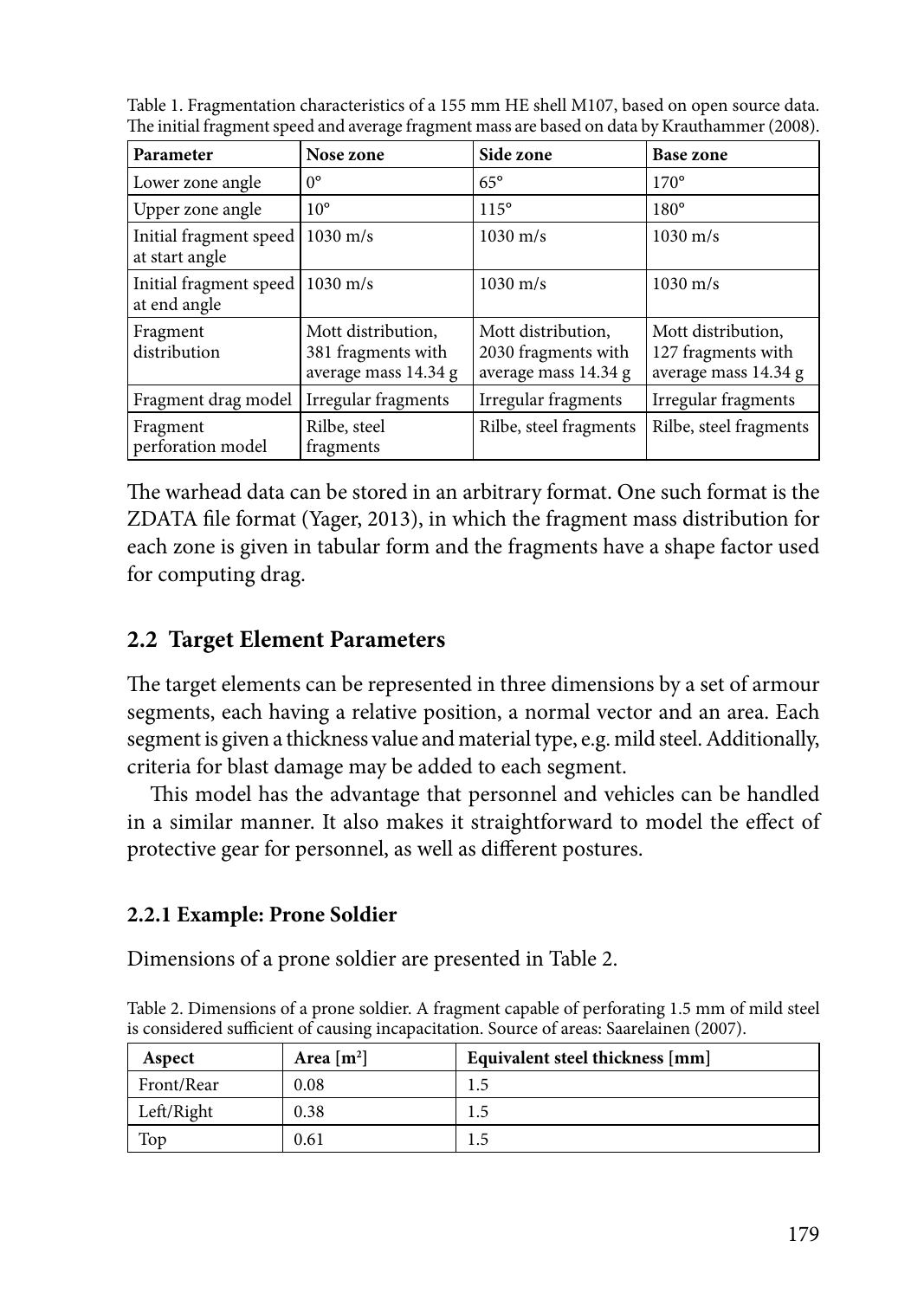# 3 Calculating Fragment and Blast Effects to a Single Target **Element**

This section presents a simple algorithm for calculating the kill probability of a single fragmenting warhead to a single target element. It is assumed that the warhead detonates at ground level or above the ground. The geometry of the warhead/target element interaction is illustrated in Figure 3.



Figure 3. Terminal ballistics geometry. Figure adapted from Driels (2004).

A simple kill rule is to consider the target element killed if any of its armour segments are damaged by either blast or fragments. This kill rule is generally sufficient for target elements representing personnel. Let  $p_{k,i}$  be the probability that the *j*th armour segment is killed. The overall kill probability for the target element is then

$$
P(kill) = 1 - \prod_{j} (1 - p_{k,j}).
$$
\n(1)

Let  $p_{\text{blast},j}$  be the probability that the *j*th target segment is killed by blast and let  $p_{\text{frag}, i,j}$  be the probability that the *j*th target segment is killed by fragments from the *i*th fragment zone. Then  $p_{\text{k},j}$ 

$$
p_{k,j} = 1 - (1 - p_{\text{blast},j}) \prod_{i} (1 - p_{\text{frag},i,j}). \tag{2}
$$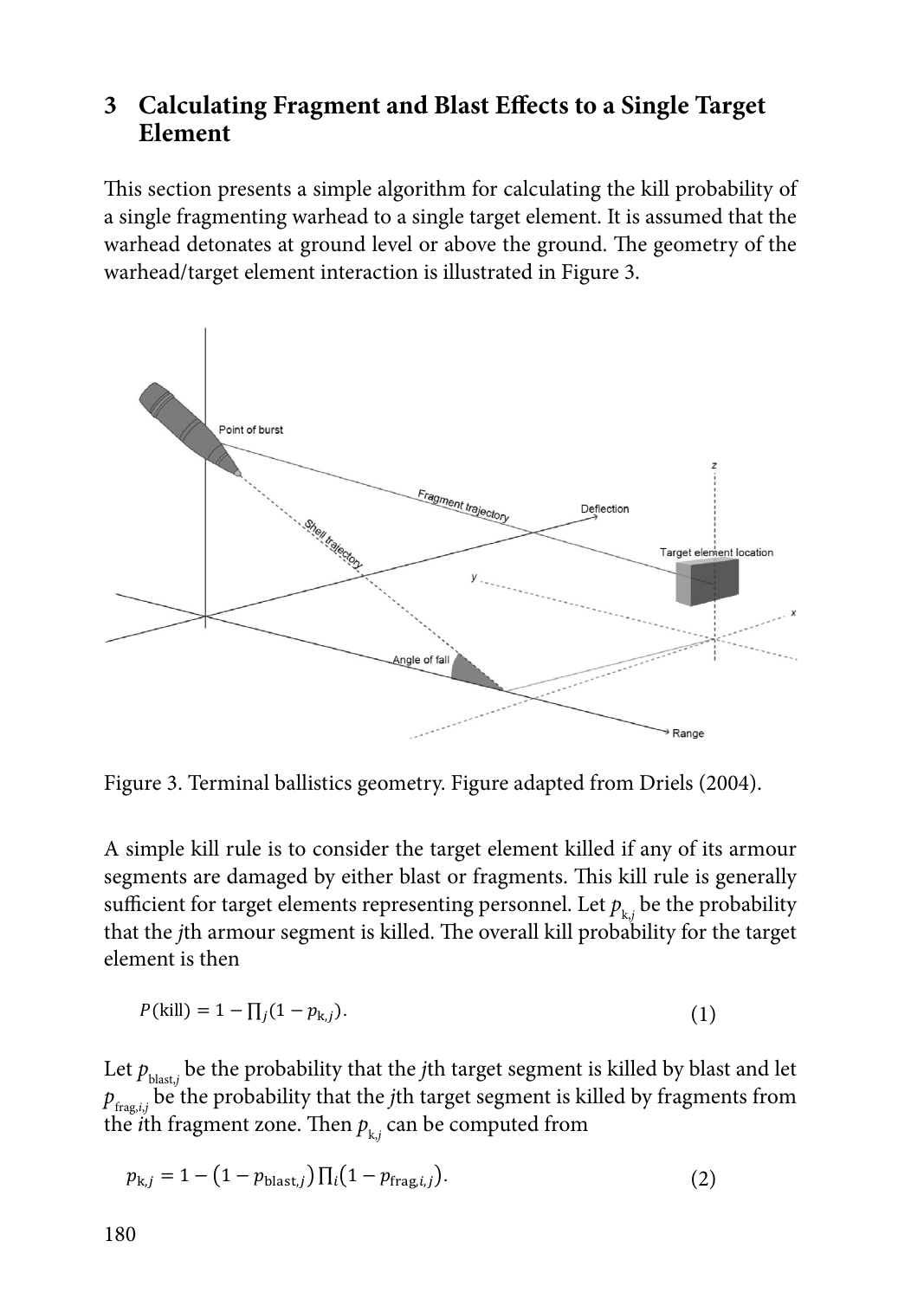The algorithm is outlined in Figure 4.

The following inputs are needed: The following inputs are needed: • Target element location and orientation • Target element location and orientation • Warhead velocity vector and desired point of burst • Warhead and target element parameters, see section "Input Data" • Warhead and target element parameters, see section "Input Data" • Optional: digital elevation model of the target area The algorithm for computing the probability of kill is outlined as follows. The algorithm for computing the probability of kill is outlined as follows. 1. Determine the point of burst based on fuze settings and terrain 2. For all armour segments *j* in target element: 2. For all armour segments *j* in target element:  $\frac{2.1 \text{ Calculate distance}}{2.1 \text{ Calculate distance from point of burst to segment}}$ 2.1 Calculate distance from point of burst to segment of burst to segment of burst to segment of burst to segment of  $2.2$  Calculate blast kill probability  $p = \frac{1}{2}$ 2.2 Calculate blast kill probability  $p_{\text{blast},j}$  for segment *j*, see section "Blast Damage"<br>2.2 Calculate blast kill probability  $p_{\text{blast},j}$  for segment *j*, see section "Blast Damage" 2.3.1 Schoolate dynamic 25he angles, Eq. (19)<br>2.3.2 Check that armour segment is within the fragment zone 2.3.2 Check that almoal segment is while the hage<br>2.3.3 Calculate projected area of armour segment 2.3.3 Check that armour segment is facing the point of burst 2.3.5 Check for line of sight from point of burst to armour segment 2.3.6 Calculate surface area of fragment zone, Eq. (9) 2.3.7 Calculate minimum mass capable of perforation, Eq. (15) 2.3.8 Calculate the number of effective fragments, Eq. (14) 2.3.9 Calculate fragment kill probability  $p_{\text{frag}, i,j}$ , Eq. (11)  $2.4$  Calculate till each chility  $f_{\text{max}}$  from  $\left($  Eq. (0) 2.4 Calculate kill probability  $p_{k,j}$  for segment *j*, Eq. (2) 3. Calculate kill probability for target element, Eq. (1) • Optional: digital elevation model of the target area 1. Determine the point of burst based on fuze settings and terrain 2.3 For all fragment zones *i* in the warhead: 2.3.1 Calculate dynamic zone angles, Eq. (10)

Figure 4. Algorithm for computing the kill probability of a single warhead to **Figure 4. Algorithm for computation**  $\mathbf{a}$  single target element.

# **4 Basic Equations**

#### **4.1 Fragment Mass Distributions Basic Equations**

We define the complementary cumulative distribution function (CCDF) of the fragment mass distribution as **Fragment Mass Distributions** 

$$
N(M > m) = F_{M,c}(m). \tag{3}
$$

This is the cumulative number of fragments having a mass greater than a given  $\max m$ . mass *m*.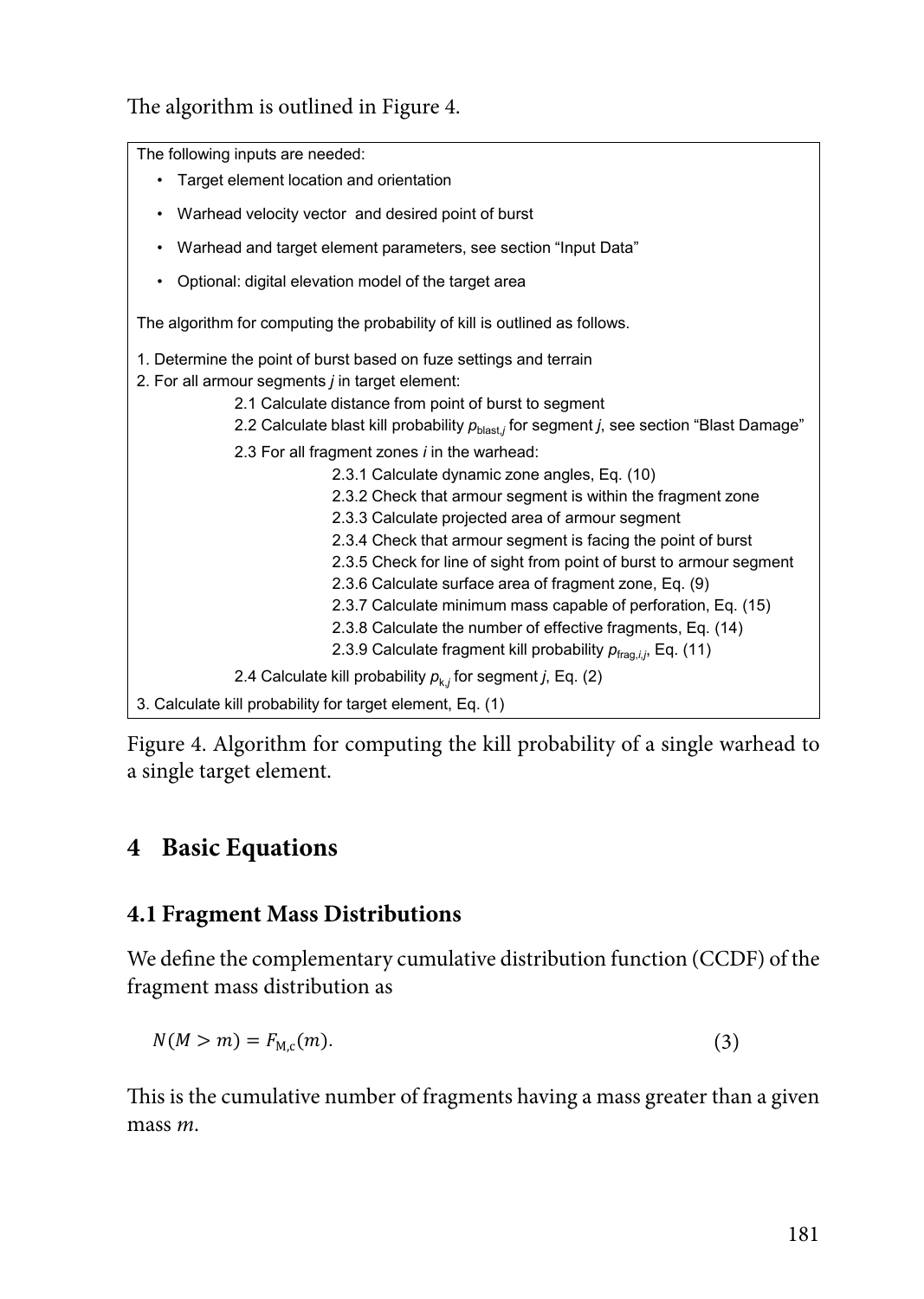Here, three fragment mass distributions are presented: a discrete (categorical) distribution, the Mott distribution (Mott, 1943) and the Held distribution (Held, 1990). Several other distributions are available as well, see e.g. Elek and Jaramaz (2009).

#### 4.1.1 Categorical Distribution

A straightforward way of describing a fragment mass distribution in a fragment zone is to divide the fragment masses into  $n_{\rm g}$  mass groups. Each group *i* contains  $n_i$  fragments with average mass  $m_i$ .

In this case, the CCDF is

$$
F_{M,c}(m) = \sum_{m_i > m} n_i, \qquad i = 1, 2, \dots, n_g \tag{4}
$$

#### 4.1.2 The Mott Distribution

The Mott distribution has the following parameters

- $N_0$  Total number of fragments
- $m_{\text{av}}$  Average mass of fragments [kg]

The total mass of fragments in the distribution is given by

$$
M_0 = N_0 m_{\text{avg}}.\tag{5}
$$

The CCDF of the Mott distribution is given by

$$
F_{\text{M,c}}(m; N_0, m_{\text{avg}}) = N_0 \exp\left(-\sqrt{\frac{2m}{m_{\text{avg}}}}\right) \tag{6}
$$

#### 4.1.3 The Held Distribution

The Held distribution has the following parameters

- $M_0$  Total mass of fragments in distribution [kg]
- $\bullet$  B Scaling factor
- $\lambda$  Form factor

The CCDF of the Held distribution is an implicit function and has to be solved numerically with respect to  $N$  for a given mass  $m$ .

$$
m = M_0 B \lambda N^{\lambda - 1} \exp(-B N^{\lambda})
$$
\n<sup>(7)</sup>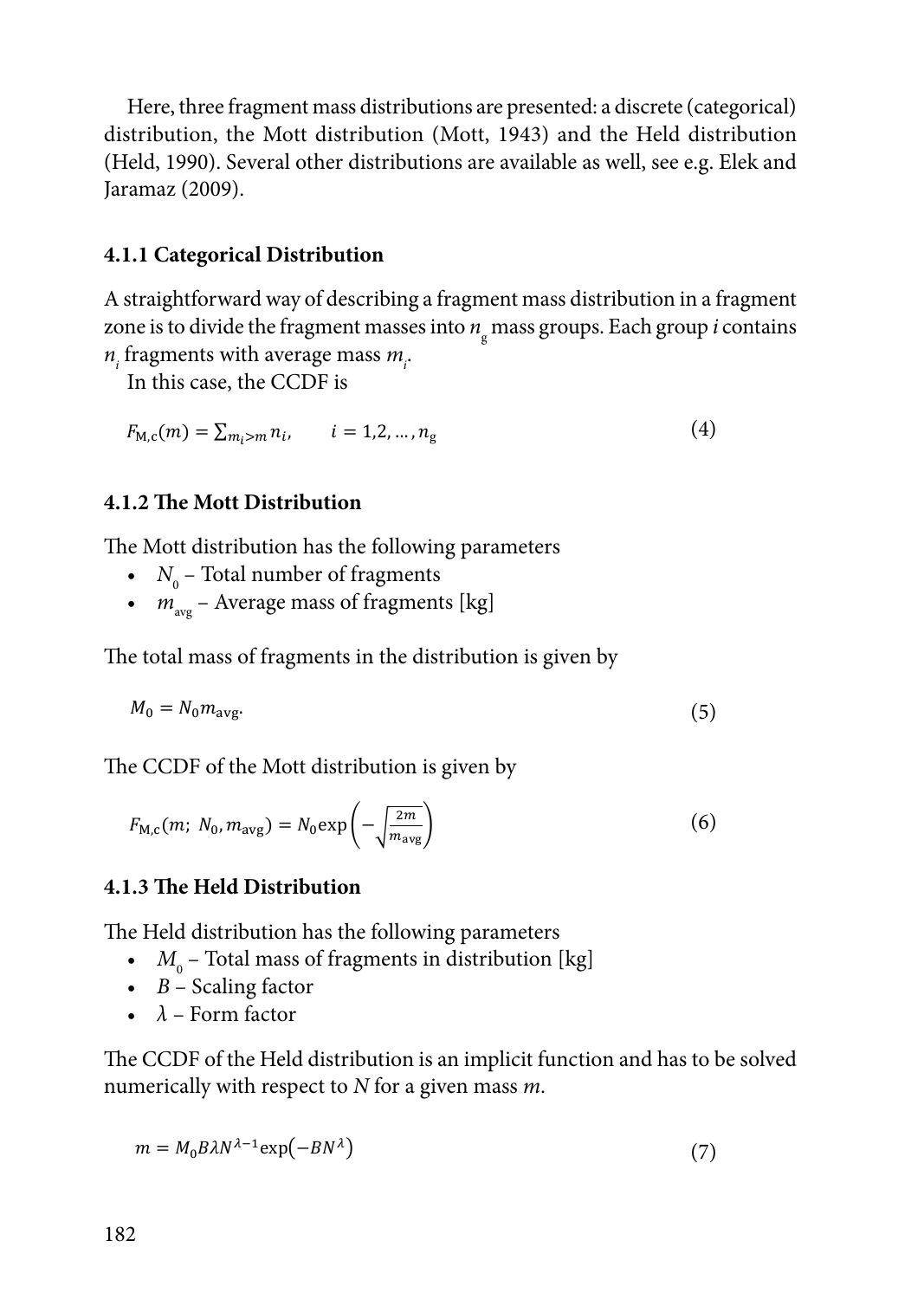#### **4.2 Fragment Kill Probability**

#### **4.2.1 Fragment Hit Probability Fragment Kill Probability Fragment Kill Probability**

Assume an area A perpendicular to the fragment path. If the area of the fragment zone  $A_{_{\rm zone}}$  is large compared to the area  $A$ , the probability of fragment hitting the area is **Assume an area A** perpendicular to the fragment path. If the area **A** perpendicular to the fragment  $\mu$ 

$$
p_{\text{hit}} = \frac{A}{A_{\text{zone}}}.\tag{8}
$$

The fragment pattern of an HE shell can be modelled as a spherical zone, defined by an upper and a lower angle. Due to the velocity of the projectile, the angles of the zones will change and the total initial velocity of the fragments will be the resultant of the projectile velocity and the initial velocity in the static case. An illustration of fragment zones for a shell at rest and a shell in motion is shown in Figure 5. The static angles, when the shell is at rest, are denoted by  $\alpha$  and the corresponding dynamic zones, when the shell is in motion, by  $\beta$ . The area of a spherical zone is **the shell is in motion, by** *β*. The area of a spherical zone is *β*. The area of a spherical zone is *β*. The area of a spherical zone is zone,

$$
A_{\text{zone}} = 2\pi x^2 (\cos(\beta_{\text{start}}) - \cos(\beta_{\text{end}}))
$$
\n(9)

where *x* is the distance and  $\beta_{\text{start}}$  and  $\beta_{\text{end}}$  are the start angle and end angle of the fragment zone, respectively. zone, respectively.



Figure 5. Fragment zone angles for a shell at rest and in motion. Figure adapted from Åkesson et al. (2013)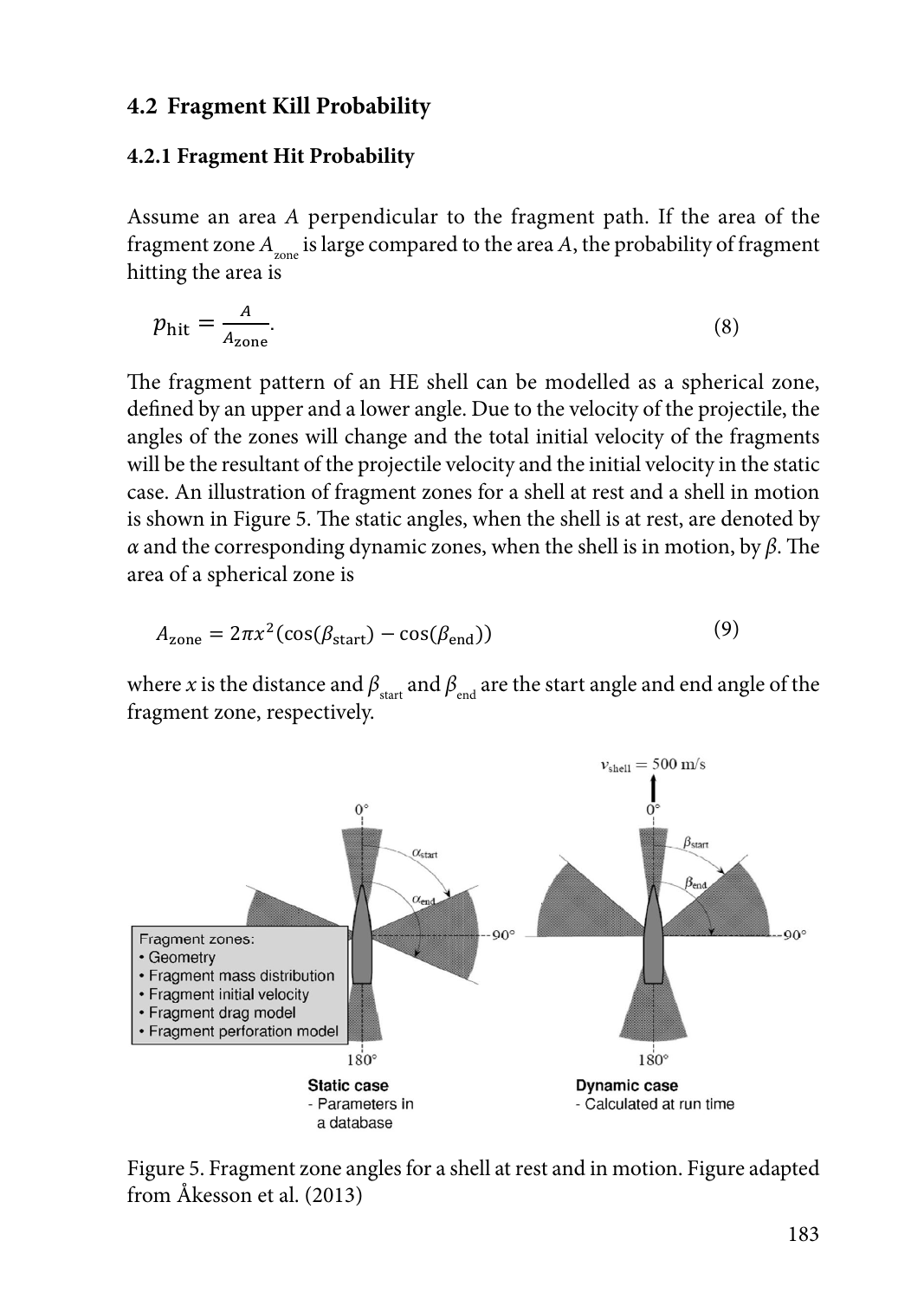The angles are defined such that  $0^{\circ} \leq \alpha_{\text{start}} \leq \alpha_{\text{end}} \leq 180^{\circ}$ , where  $0^{\circ}$  is in the direction of the shell's nose.

Given the static angle  $\alpha$ , the fragment initial speed in the static case and the shell velocity, the dynamic angle can be calculated from

$$
\beta = \arccos\left(\frac{v_{\text{shell}} + v_{\text{frag}}\cos(\alpha)}{v_{\text{tot}}}\right) = \arccos\left(\frac{v_{\text{shell}} + v_{\text{frag}}\cos(\alpha)}{\sqrt{v_{\text{frag}}^2 + 2v_{\text{frag}}v_{\text{shell}}\cos(\alpha) + v_{\text{shell}}^2}}\right) \quad (10)
$$

with:

dynamic fragment zone angle  $\beta$  $=$ static fragment zone angle  $\alpha$  $=$  $v_{\text{shell}}$  = shell speed fragment speed in the static case  $v_{\text{frag}}$  $=$  $v_{\text{tot}}$  $=$ total fragment speed

#### 4.2.2 A Simple Kill Rule Based on Fragment Perforation

The probability of at least k perforating fragment hits is calculated using the binomial distribution

$$
P(\text{at least } k \text{ fragment hits}) = 1 - F_{\text{X,Bin}}(k - 1; n_{\text{eff}}, p_{\text{hit}}),
$$
\n(11)

where  $n_{\text{eff}}$  is the number of effective, i.e., perforating, fragments.  $F_{\text{kin}}(k; n, p)$  is the cumulative distribution function of the binomial distribution.

In the special case where we calculate the probability of at least one perforating fragment, Eq.  $(11)$  simplifies to with ·

$$
P(\text{at least one performing fragment hit}) = 1 - \left(1 - \frac{A}{A_{\text{zone}}}\right)^{n_{\text{eff}}} \tag{12}
$$

$$
\approx 1 - \exp\left(-n_{\text{eff}}\frac{A}{A_{\text{zone}}}\right) = 1 - e^{-\rho_{\text{frag}}A} \tag{13}
$$

area of target segment perpendicular to the fragment path  $[m^2]$  $\overline{A}$  $=$  $A_{\text{zone}} =$ area of fragment zone  $[m^2]$  $n_{\text{eff}}$ number of effective fragments  $\equiv$ areal density of fragments  $[1/m^2]$  $\equiv$  $\rho_{\text{frag}}$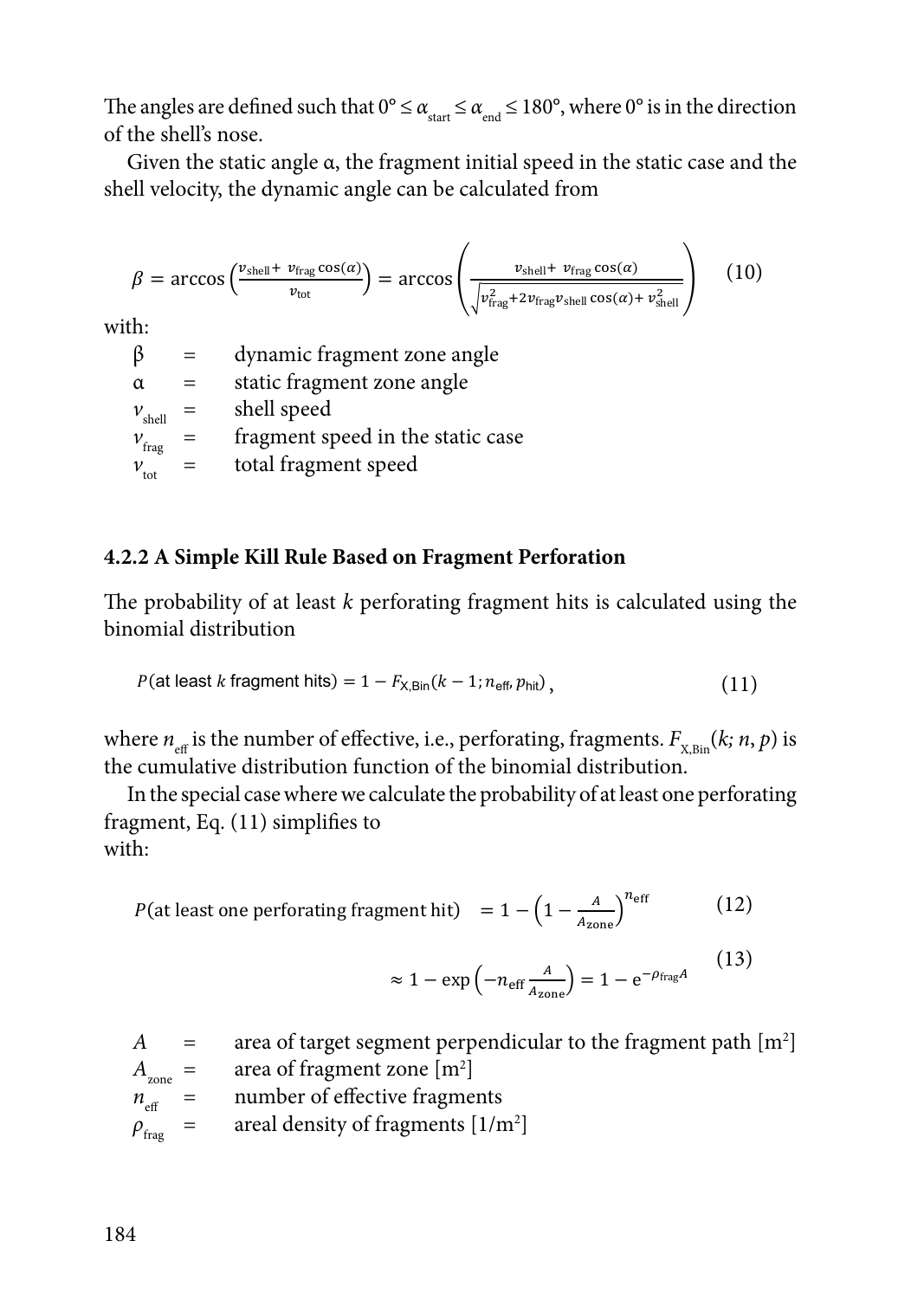Small fragments will lose speed faster than larger ones, which means that large fragments will remain effective over greater distances. Therefore, we first need to find the smallest effective fragment. The number of fragments with a mass greater than or equal to a minimum mass  $m_{\text{min}}$  is then calculated from the fragment mass distribution a mass mass *manufacture than* or equal to a mass *manufacture* to a minimum mass **manufacture** to a minimum mass **manufacture** to a minimum mass **manufacture** to a minimum mass **manufacture** to  $\ddot{o}$ 

$$
n_{\rm eff} = F_{\rm M,c}(m_{\rm min}).\tag{14}
$$

The effective fragment is here taken as a fragment capable of perforating an armor plate of a certain thickness  $e_{\min}$  from a given distance  $x$  with an initial speed  $v_{_0}$  and can be computed using the following procedure. ine enective *i*nginent is nere taken as a maginem capable of periorating an

The aim is to solve the optimization problem The aim is to solve the optimization problem

$$
\begin{array}{ll}\n\text{minimize } m\\
m\end{array} \tag{15}
$$

subject to the following constraints subject to the following constraints  $s_{\rm t}$  to the following constraints constraints constraints constraints on  $\mathcal{S}$  $\phi$  following constraints

 $m > 0$  (16)  $\ddot{\theta}$  (16)  $\mathbf{m} \geq 0$  $\mathfrak{m} > 0 \tag{16}$  $m > 0$  (10)

$$
f_{\rm e}(m, v_{\rm s}) \ge e_{\rm min} \tag{17}
$$

where  $f_{\rm e}(\cdot)$  is a perforation equation. The striking speed  $\boldsymbol{\nu}_{\rm s}$  is given by a drag model model **f**ectors *f f f f f f f s f striking speed <b><i>f f f f f f f f f f f f <i>f <i>f <i>f <i>f <i>f <i>f <i>f <i>f*  $\bf{model}$ where *f*e(·) is a perforation equation. The striking speed �� is given by a drag model where  $f_e(\cdot)$  is a perforation equation. The striking speed  $v_s$  is given by a drag model

$$
v_{\rm s} = v(m; \ x, v_0). \tag{18}
$$

This can be solved as a constrained non-linear program. It can also be set up as a nonlinear root  $\mathbf{r}_i = \mathbf{1} \cdot \mathbf{1}$ search problem. This can be solved as a constrained nonlinear program. It can also be set up as a nonlinear root search problem. This can be solved as a constrained nonlinear program. It can also be set up as the effective energy as the effective energy and  $\mu$ Instead of using a perforation model, the fragment lethality can, e.g., be based on its kinetic search problem.

Instead of using a perforation model, the fragment lethality can, e.g., be based on its kinetic energy. In that case the effectiveness threshold  $e_{\text{min}}$  is defined as a minimum kinetic energy and function  $f_e(\cdot)$  as the formula for kinetic energy. However, when using kinetic energy as the lethality criterion, the influence of different fragment shapes and materials cannot be observed from the results.

#### 4.3 Fragment Drag Models  $\mathcal{L}$  the target element are presented here. The first one presented here. The first one presented here. The first one presented here. The first one presented here. The first one presented here. The first one presented used for calculating the striking speed *v*s of the fragment, when the point of detonation and the

speed  $v_0$ . They are used for calculating the striking speed  $v_s$  of the fragment, when the point of detonation and the position of the target element are known. The drag models provide the fragment speed at a distance  $x$ , given an initial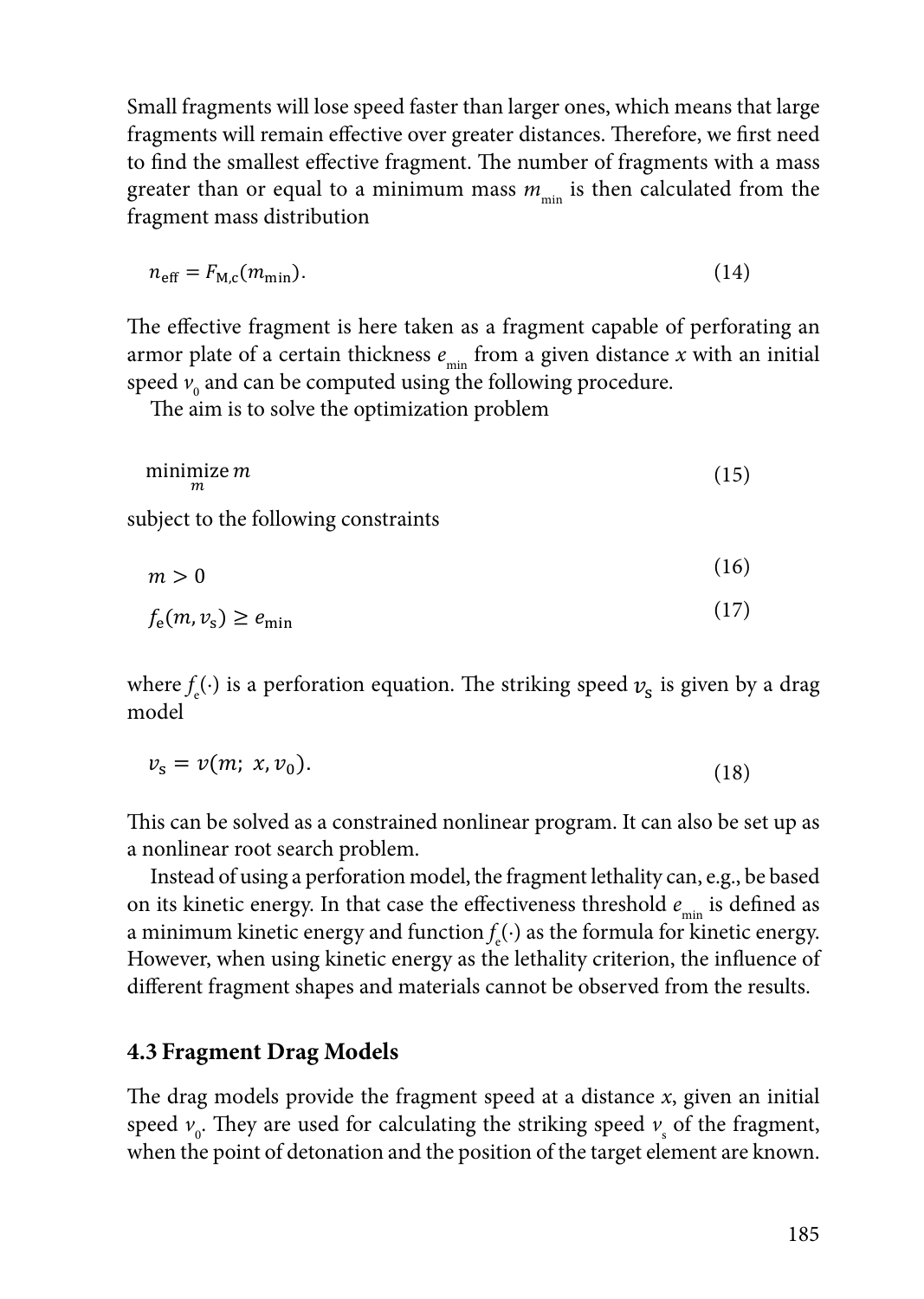Two drag models are presented here. The first one has a general form and is applicable to fragments with regular shape. The second one is intended for applicable to fragments with regular shape. The second one is intended for irregular fragments, formed by natural fragmentation. intended for irregular fragments, formed by natural fragmentation. product are presented here. The mot one has a general form and is

#### **4.3.1 General Drag Model**

A general drag model can be derived from the drag equation and Newton's second law,

$$
v(x) = v_0 \exp\left(-\frac{\rho_a c_d A x}{2m}\right) \tag{19}
$$

with:

| $v(x) =$       |              | speed at distance $x$ [m/s]                                                  |
|----------------|--------------|------------------------------------------------------------------------------|
| $\chi$         | $=$          | the distance traversed [m]                                                   |
| $v_0$ =        |              | the initial speed [m/s]                                                      |
| $P_{\rm a}$    |              | density of air [kg/m <sup>3</sup> ] ( $\rho \approx 1.2$ kg/m <sup>3</sup> ) |
| $C_{\rm a}$    |              | $=$ (unitless) drag coefficient                                              |
| $\overline{A}$ | $\alpha = 1$ | average cross-sectional area of the fragment $[m^2]$                         |
| $m =$          |              | fragment mass [kg]                                                           |

The drag coefficient  $C_d$  depends on the shape and orientation of the fragment and on the Mach number *M* and the Reynolds number Re. The value of the rangement Reynolds number gives an indication about the type of fluid flow around an object. The variation with Reynolds number is usually small within practical regions of interest, and the dependency is therefore ignored. Examples of drag coefficients for cubes and spheres are listed in Table 3.

Table 3. Drag coefficients for various shapes. Mach region indicates the Mach values for which the drag coefficient has been defined. Source: Janzon (1971) and US Army Test and Evaluation Command (1993).

| <b>Shape</b>  | $C_{\scriptscriptstyle A}$ | <b>Mach Region</b> |
|---------------|----------------------------|--------------------|
| Cube          | 0.83                       | $M \leq 0.9$       |
| Cube          | 1.14                       | M > 0.9            |
| <b>Sphere</b> | 0.49                       | $M \leq 0.9$       |
| <b>Sphere</b> | 0.93                       | M > 0.9            |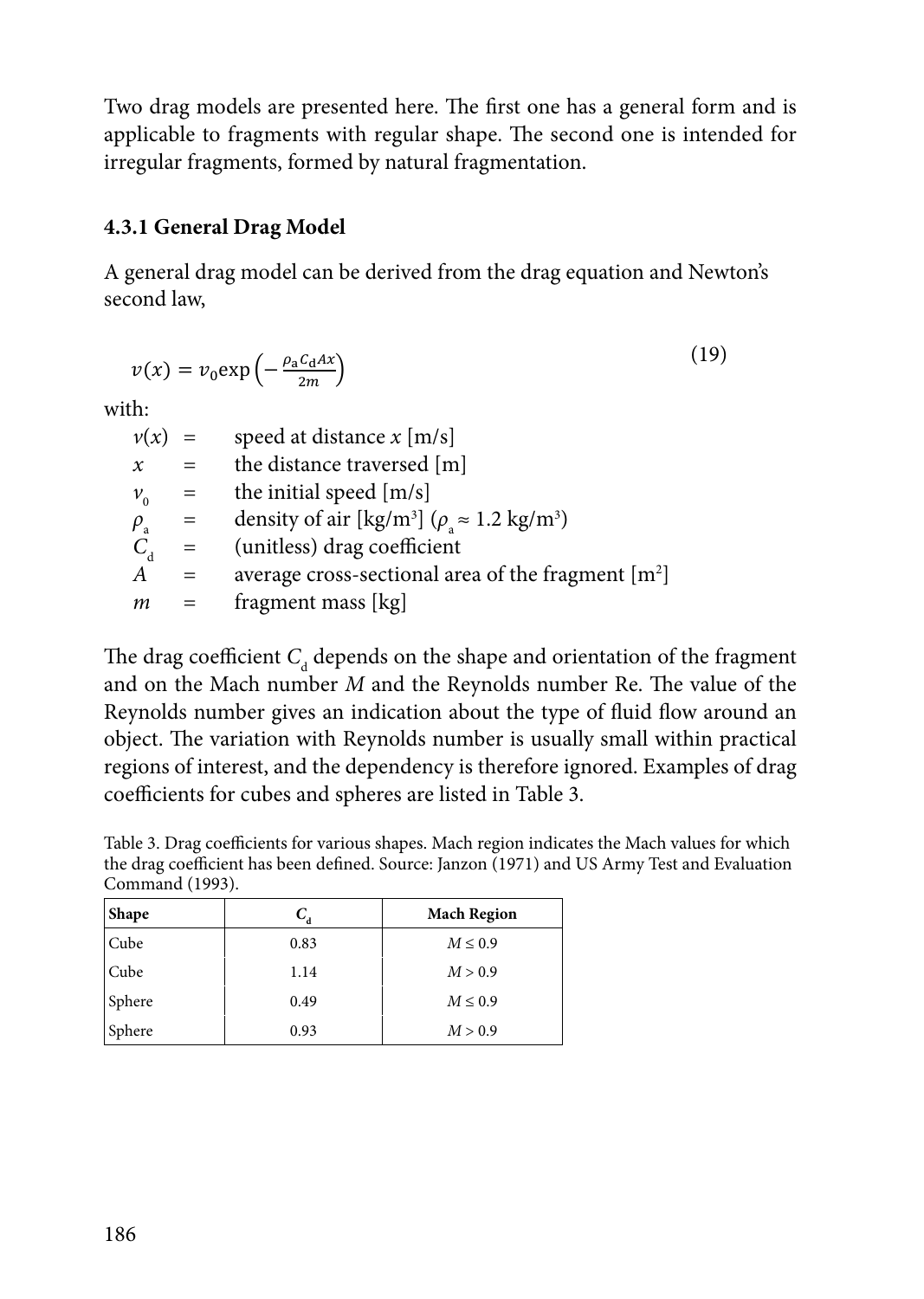#### **4.3.2 Drag Model for Irregular Fragments Drag Model for Irregular Fragments Drag Model for Irregular Fragments Drag Model for Irregular Fragments**  *A* 3 2 Drag Model for Irreg Cube 0.83 *M* ≤ 0.9

A fragment shape factor  $f_k$  can be introduced, A fragment shape factor  $f_k$  can be internal can be internal  $f_k$  $\Lambda$  from out shape for Sphere 0.49 *M* ≤ 0.9

$$
f_{\mathbf{k}} = \frac{A}{m^{2/3}}\tag{20}
$$

with: with:

$$
f_k = \text{fragment shape factor } [m^2/(kg)^{2/3}]
$$
  
A = average cross-sectional area of the fragment [m<sup>2</sup>]  
m = fragment mass [kg]

Substituting Eq. (20) into Eq. (19), the following equation is derived Substituting Eq. (20) into Eq. (19), the following equation is derived Substituting Eq. (20) into Eq. (19), the following equation is derived ���� (20)

$$
v(x) = v_0 \exp\left(-\frac{kx}{\sqrt[3]{m}}\right)
$$
 (21)

where

$$
k = \frac{\rho_a c_d A}{2m^{2/3}} = \frac{1}{2} \rho_a C_d f_k.
$$
 (22)

The value of coefficient  $k$  is determined experimentally and represents an and the value of coefficient was determined experimentally and represents and are approximately average for an riagnems in the riagnem zone. In Technical Manual TIM 5 655 1.<br>Fundamentals of protective design from conventional weapons (1986) and United Facilities Criteria (UFC): Structures to resist the effects of accidental explosions, *Change 2* (2014) the value  $k = 0.004$  (kg)<sup>1/3</sup>/m is given for a steel fragment of some standard shape. The following parameter values for a steel fragment are given in by Noopila (1984) and Nilsson (2010), the original sources being reports published by the Swedish National Defence Research Institute (FOA) in<br>the 1970s the 1970s Fundamentals of protective design from conventional weapons (1986) and United<br>Facilities Collectic (UEC), Standard and the distributed and the distributed and the distributed and the state  $\frac{1}{2}$  fragments in the fragment  $\kappa$  is determined experimentally and represents an *design from conventional weapons* (1986) and *United Facilities Criteria (UFC): Structures to*  are given in by Noopiia (1984) and Niisson (2010), the original sources being<br>reports published by the Swedish National Defence Research Institute (FOA) in  $\overline{y}$  (21)  $\overline{y}$  (21)  $\overline{y}$  (21)  $\overline{y}$  (21)  $\overline{y}$  (21)  $\overline{y}$  (21)  $\overline{y}$ *design from conventional weapons* (1986) and *United Facilities Criteria (UFC): Structures to*   $\frac{1}{2}$  the 1970s  $\frac{m}{2}$  and  $\frac{m}{2}$  in the 1970s in the 1970s in the 1970s in the 1970s in the 1970s in the 1970s in the 1970s in the 1970s in the 1970s in the 1970s in the 1970s in the 1970s in the 1970s in the 1970s in the 1970s in

$$
k = \begin{cases} 0.00264, & M \le 0.9 \\ 0.00456, & M > 0.9 \end{cases} \tag{23}
$$

#### **4.4 Fragment Perforation Equations**

The fragment perforation equations provide the perforation capacity *e* of a fragment, given a fragment mass  $m$  and a striking speed  $v_{\scriptscriptstyle\rm s}^{\phantom i}$ .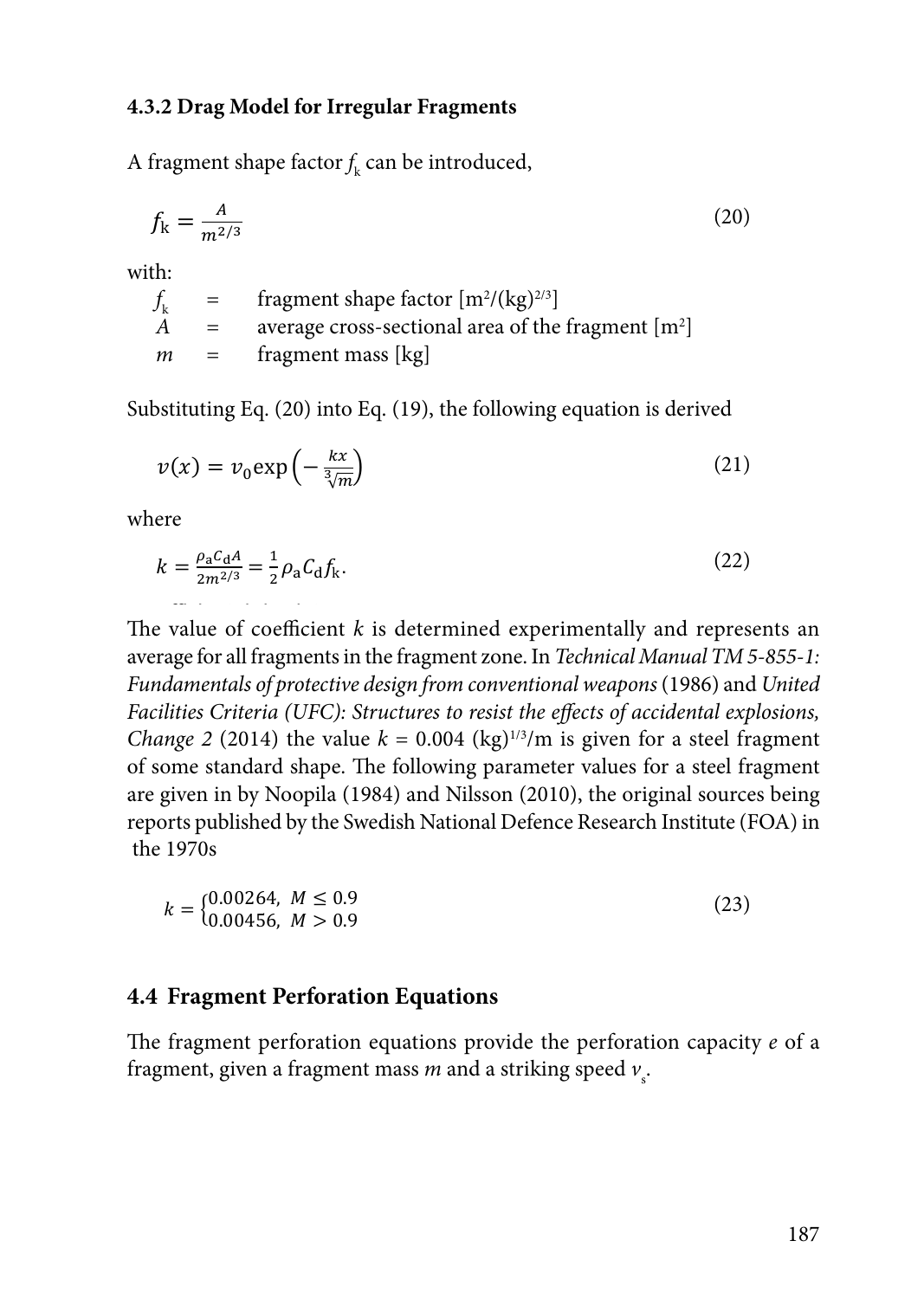# **4.4.1 The Rilbe Formula The Rilbe Formula**

The Rilbe formula (Rilbe, 1970) is used to compute the perforation capacity of a fragment with a certain mass and striking speed. The formula is expressed as

$$
e = qv_s m^{1/3} \tag{24}
$$

with:

|  | $e$ = the target thickness [m]                             |
|--|------------------------------------------------------------|
|  | a parameter that depends on the fragment material, target  |
|  | material and fragment shape $[s(kg)^{-1/3}]$ , see Table 4 |
|  | $v_{\rm s}$ = the striking speed [m/s]                     |
|  | $m =$ the fragment mass [kg]                               |
|  | $q =$                                                      |

Table 4 lists values for constant  $q$  for a few combinations of fragment and target material.

Table 4. Rilbe constants for Eq. (24). Source: Rilbe (1970).

|                          |                                   |                        | $q$ [s(kg) <sup>-1/3</sup> ]       |  |
|--------------------------|-----------------------------------|------------------------|------------------------------------|--|
|                          | Fragment                          | <b>Target material</b> |                                    |  |
| Material<br><b>Shape</b> |                                   | Mild steel (SIS 1311)  | Dural                              |  |
| Steel                    | Soft sphere (HRC 12)              | $56 \cdot 10^{-6}$     | $115 \cdot 10^{-6}$                |  |
|                          | Cube                              | $42.10^{-6}$           | $90.10^{-6}$                       |  |
|                          | Natural fragment                  | $39.10^{-6}$           | 82.10 <sup>-6</sup> (calculated) / |  |
|                          |                                   |                        | 70.10 <sup>-6</sup> (experimental) |  |
| Tungsten                 | Small sphere (diam. $\leq$ 12 mm) | $72.10^{-6}$           | $190 \cdot 10^{-6}$                |  |
|                          | Cube                              | $61 \cdot 10^{-6}$     | $150 \cdot 10^{-6}$                |  |

#### **4.4.2 The THOR Equations The THOR Equations**

There is a number of variations of the THOR formula (Ballistic Analysis Laboratory, 1959; Ballistic Analysis Laboratory, 1961; Crull and Swisdak, Jr., 2005; Dusenberry, 2010). One can use the formula to estimate the residual speed of the fragment after exiting the target plate or the striking speed necessary to perforate a target plate of a specific thickness. The equations can be simplified by making assumptions about the fragment shape.

By setting the residual fragment speed to zero, we obtain the ballistic limit for a general fragment shape the residual for a general fragment shape

$$
v_{s} = 10^{c_{1,SI}} (eA)^{\alpha_{1}} m^{\beta_{1}} (\sec(\theta))^{y_{1}} \tag{25}
$$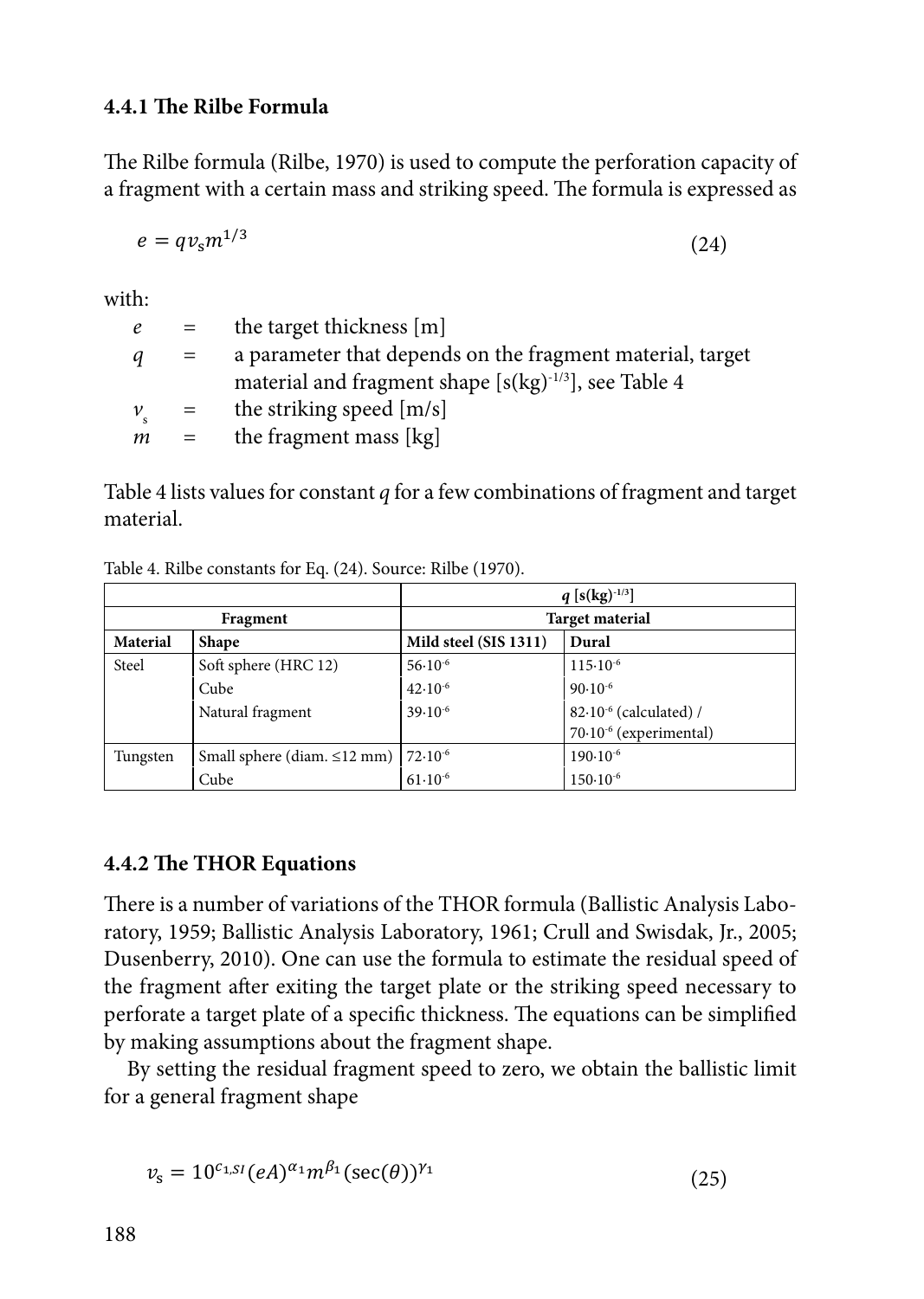and for a specific fragment

$$
v_{s} = 10^{c_{1,SI}} (eA)^{\alpha_{1}} m^{\beta_{1}} (\sec(\theta))^{y_{1}} \tag{26}
$$

with:

|          |       | $=$ the fragment striking speed [m/s]                                                                                          |
|----------|-------|--------------------------------------------------------------------------------------------------------------------------------|
|          | $e =$ | the target thickness [m]                                                                                                       |
|          |       | $A =$ the average impact area of the fragment [m <sup>2</sup> ]                                                                |
|          |       | $m =$ the mass of the fragment [kg]                                                                                            |
| $\theta$ |       | $=$ the angle between the trajectory of the fragment and                                                                       |
|          |       | the normal to the target material                                                                                              |
|          |       | $c_{1,st}$ , $c_{1,st}$ , $\alpha_i$ , $\beta_i$ , $\beta_i$ , $\gamma_i$ = constants determined separately for each material, |
|          |       | see Table 5                                                                                                                    |

Constants for the THOR equations are given in Table 5.

Table 5. THOR constants for equations (25) and (26). The fragment material is steel. Source: Ballistic Analysis Laboratory (1959), Ballistic Analysis Laboratory (1961) and Crull and Swisdak,<br>In (2005) Jr. (2005).

| <b>Target Material</b>    | $\beta_{1}$ | $c_{1,SI}$ | $c_{1}$ | $\beta_i^*$ | $c_{1,SI}$ | $\gamma_{1}$ | $a_{1}$ |
|---------------------------|-------------|------------|---------|-------------|------------|--------------|---------|
| Aluminium alloy (2024-T3) | $-0.941$    | 6.049      | 4.276   | $-0.399$    | 3.781      | 1.098        | 0.903   |
| Cast iron                 | $-2.204$    | 10.867     | 5.533   | $-0.747$    | 5.375      | 2.156        | 2.186   |
| Copper                    | $-3.687$    | 14.950     | 6.823   | $-1.403$    | 5.975      | 4.270        | 3.476   |
| Lead                      | $-2.753$    | 12.037     | 5.175   | $-0.930$    | 3.127      | 3.590        | 2.735   |
| Magnesium                 | $-1.076$    | 6.141      | 4.226   | $-0.406$    | 3.611      | 0.966        | 1.004   |
| Steel, face-hardened      | $-1.397$    | 7.026      | 5.178   | $-0.603$    | 4.036      | 1.747        | 1.191   |
| Steel, mild homogenous    | $-0.963$    | 6.309      | 4.608   | $-0.359$    | 4.034      | 1.286        | 0.906   |
| Steel, hard homogenous    | $-0.963$    | 6.387      | 4.685   | $-0.359$    | 4.111      | 1.286        | 0.906   |
| Titanium alloy            | $-1.314$    | 7.873      | 4.753   | $-0.431$    | 4.545      | 1.643        | 1.325   |

# **4.5** Blast Damage

A blast wave generated in air and transmitted through the air is characterized **Blast Damage**  primarily by a peak overpressure and a specific impulse, the latter being the integral of the overpressure over the positive phase time duration.

There are diagrams and numerical models available for TNT for determining the peak overpressure and impulse as a function of the distance from the point of detonation. Such diagrams are given e.g. in *United Facilities Criteria (UFC): Structures to resist the effects of accidental explosions, Change 2 (2014). For*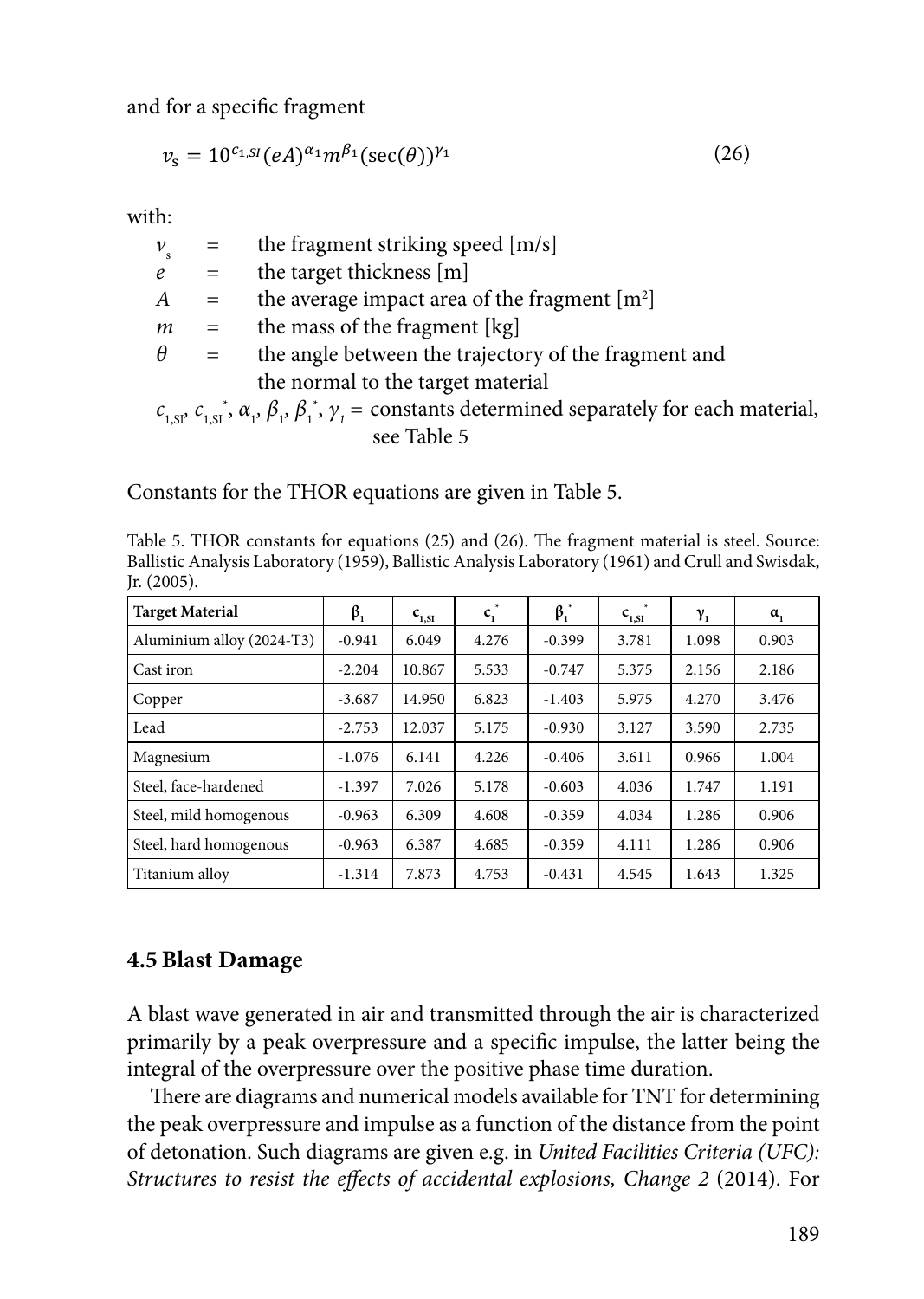explosives other than TNT, one can convert the mass to a TNT equivalent by multiplying with a scaling factor (Cooper, 1996). As some of the energy released by the detonation goes into fracturing the shell casing, this also needs to be considered, by converting the mass into bare equivalent charge.

Threshold values for various levels of damage to personnel and structures from overpressure and impulse can be found in literature, enabling a simple three-dimesional cookie cutter damage function to be used for detonations in free air.

## **5 Conclusion**

In this paper a computational model for assessing the lethality of fragmenting ammunition based on physical properties was presented. The model can be used as part of an effectiveness model, to estimate losses caused by fire missions on targets consisting of multiple target elements. The model is in use in the Finnish Defence Forces in two software implementations: the Sandis combat model and the newer indirect fire effectiveness assessment software EETU.

### **Remark**

The author wrote the original manuscript, *A Physics-based Lethality Model for Fragmenting Ammunition*, in 2014–2015 as a white paper with the purpose of providing a summary of the algorithm and key equations and parameters of the lethality model implemented into the EETU software package. During that time the author was a member of the team of experts responsible for updating NATO standard 4654 (*Indirect Fire Appreciation Modelling*) and the white paper was used when writing the new version of the standard. The original white paper has not been published, but it has been included in the material distributed with EETU. The model description in this paper is included in the new version of the standard, titled AOP-4654 Edition A Version 1, which was released in June 2021.

### **References**

Åkesson, Bernt M., Esa Lappi, Ville H. Pettersson, Eric Malmi, Sampo Syrjänen, Marko Vulli and Kari Stenius (Oct. 2013). "Validating indirect fire models with field experiments". *Journal of Defense Modeling and Simulation: Applications, Methodology, Technology* 10(4), pp. 425–434. ISSN: 1548-5129. DOI: 10.1177/1548512913484400.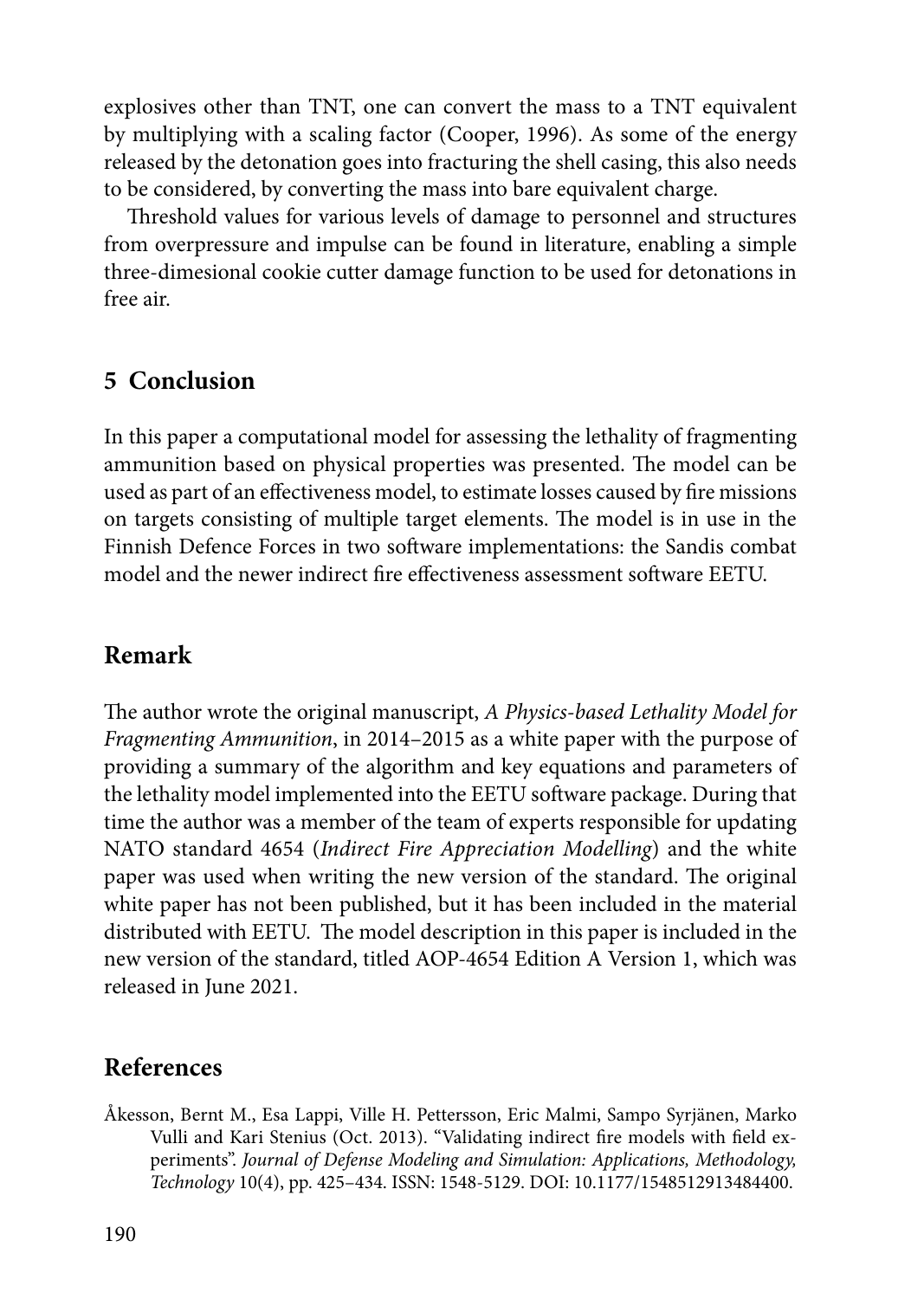- Ballistic Analysis Laboratory (May 1959). *A Comparison of the Performance of Fragments of Four Materials Impacting on Various Plates*. Project THOR Technical Report No. 41. Baltimore, MD: Ballistic Analysis Laboratory, Institute for Cooperative Research, The Johns Hopkins University.
- Ballistic Analysis Laboratory (Apr. 1961). *The Resistance of Various Metallic Materials to Perforation by Steel Fragments, Empirical Relationships for Fragment Residual Velocity and Residual Weight*. Project THOR Technical Report No. 47. Baltimore, MD: Ballistic Analysis Laboratory, Institute for Cooperative Research, The Johns Hopkins University.
- Cooper, Paul W. (1996). *Explosives Engineering*. New York: Wiley-VCH, Inc. ISBN: 0-471-18636-8.
- Crull, Michelle and Michael M. Swisdak, Jr. (Oct. 2005). *Methodologies for Calculating Primary Fragment Characteristics*. Technical Paper 16, Revision 2. Alexandria, VA: Department of Defense Explosives Safety Board.
- Driels, Morris R. (2004). *Weaponeering: Conventional Weapon System Effectiveness*. AIAA Education Series. Reston, VA: American Institute of Aeronautics and Astronautics, Inc. ISBN: 1-56347-665-7.
- Dullum, Ove (Feb. 1, 2008). *Cluster weapons military utility and alternatives*. FFI-report 2007/02345. Norway. ISBN: 978-82-464-1318-1.
- Dusenberry, Donald O., ed. (2010). *Handbook for Blast Resistant Design of Buildings*. John Wiley & Sons, Inc. ISBN: 978-0470170540. DOI: 10.1002/9780470549070.
- Elek, Predrag and Slobodan Jaramaz (2009). "Fragment mass distribution of naturally fragmenting warheads". *FME Transactions* 37(3), pp. 129–135. ISSN: 1451-2092.
- Haataja, Miika, Esa Lappi and Bernt Åkesson (Sept. 2017). "Mortar system effectiveness analysis". In: *Nordic Military Operational Analysis Symposium*. Kista, Sweden.
- Heininen, Tapio (2006). "A method to calculate the lethality of fragmenting ammunition". In: *Lanchester and Beyond—A Workshop on Operational Analysis Methodology*. Ed. by J. S. Hämäläinen. Defence Forces Technical Research Centre Publications 11. Riihimäki: Defence Forces Technical Research Centre, pp. 19–30. ISBN: 951-25-1707-8.
- Held, Manfred (1990). "Fragment Mass Distribution of HE Projectiles". *Propellants, Explosives, Pyrotechnics* 15(6), pp. 254–260. DOI: 10.1002/prep.19900150606.
- Janzon, Bo (1971). *Underlag för verkansberäkningar. H5. Splitters luftmotstånd. Report FOA* 2 A 2539-44. Stockholm: Försvarets forskningsanstalt.
- *Kenttätykistöopas I: Ampumaoppi* (1990). Pääesikunnan koulutusosasto. ISBN: 951-25- 0486-3.
- Krauthammer, Theodor (2008). *Modern Protective Structures*. Boca Raton: CRC Press. ISBN: 978-0824725266.
- Lappi, Esa (2012). "Computational Methods for Tactical Simulations". Doctor of Military Sciences Dissertation. Helsinki: National Defence University. ISBN: 978-951-25- 2317-7.
- Lappi, Esa, Olli Pottonen, Sami Mäki, Kosti Jokinen, Olli-Pentti Saira, Bernt M. Åkesson and Marko Vulli (Nov. 2008). "Simulating Indirect Fire—A Numerical Model and Validation through Field Tests". In: *Proceedings of the 2nd Nordic Military Analysis Symposium*. Also included in Esa Lappi's doctoral dissertation. Stockholm.
- Lappi, Esa, Mikko Sysikaski, Bernt Åkesson and Ugur Z. Yildirim (2012). "Effects of terrain in computational methods for indirect fire". In: *Proceedings of the 2012 Winter Simulation Conference*. Ed. by C. Laroque, J. Himmelspach, R. Pasupathy, O. Rose and A. M. Uhrmacher. ISBN: 978-1-4673-4781-5.